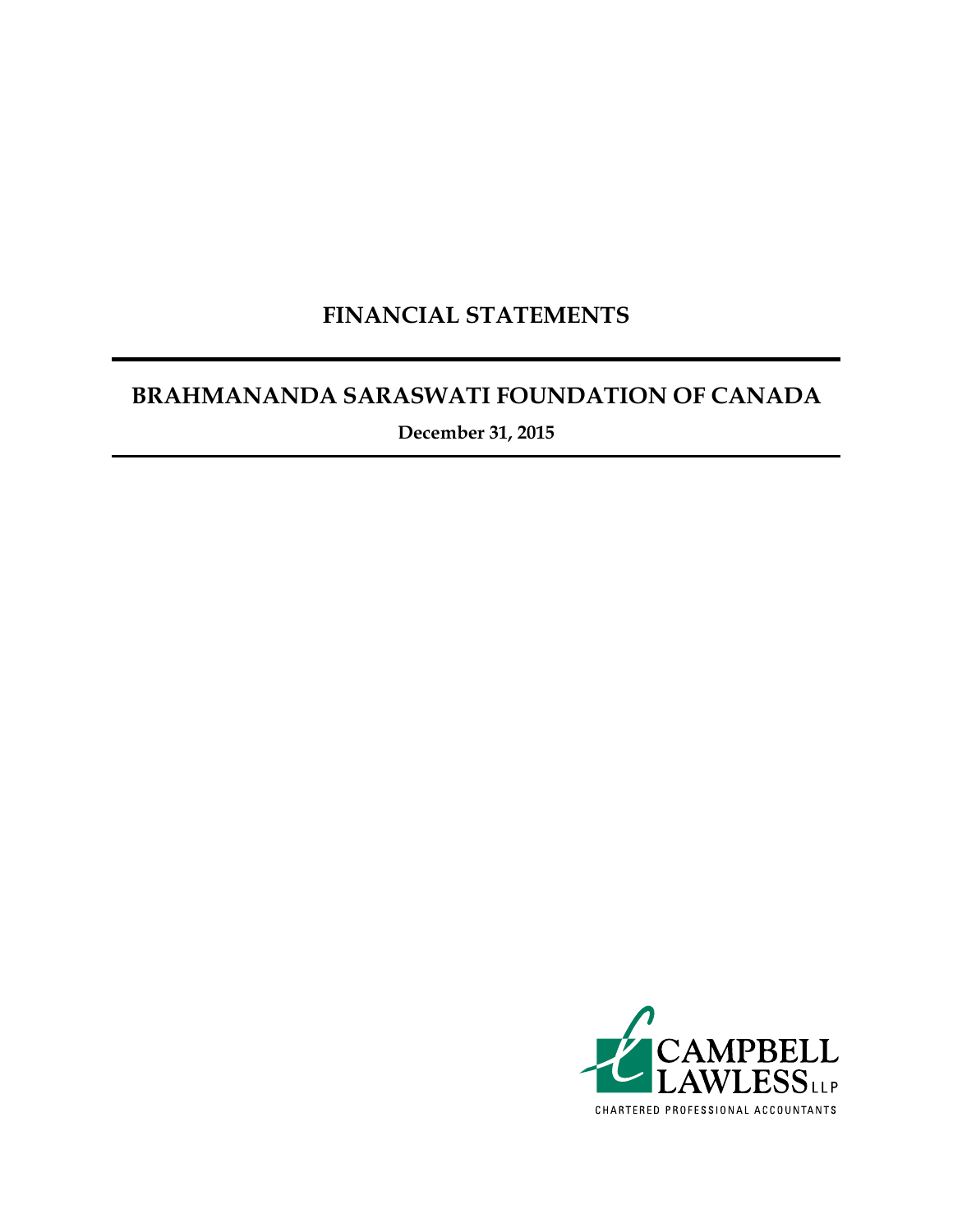### **Brahmananda Saraswati Foundation of Canada**

# **CONTENTS**

December 31, 2015

|                                     | Page |
|-------------------------------------|------|
| <b>INDEPENDENT AUDITOR'S REPORT</b> |      |
| <b>FINANCIAL STATEMENTS</b>         |      |
| Statement of financial position     | 3    |
| Statement of changes in net assets  | 4    |
| Statement of operations             | 5    |
| Statement of cash flows             | 6    |
| Notes to financial statements       |      |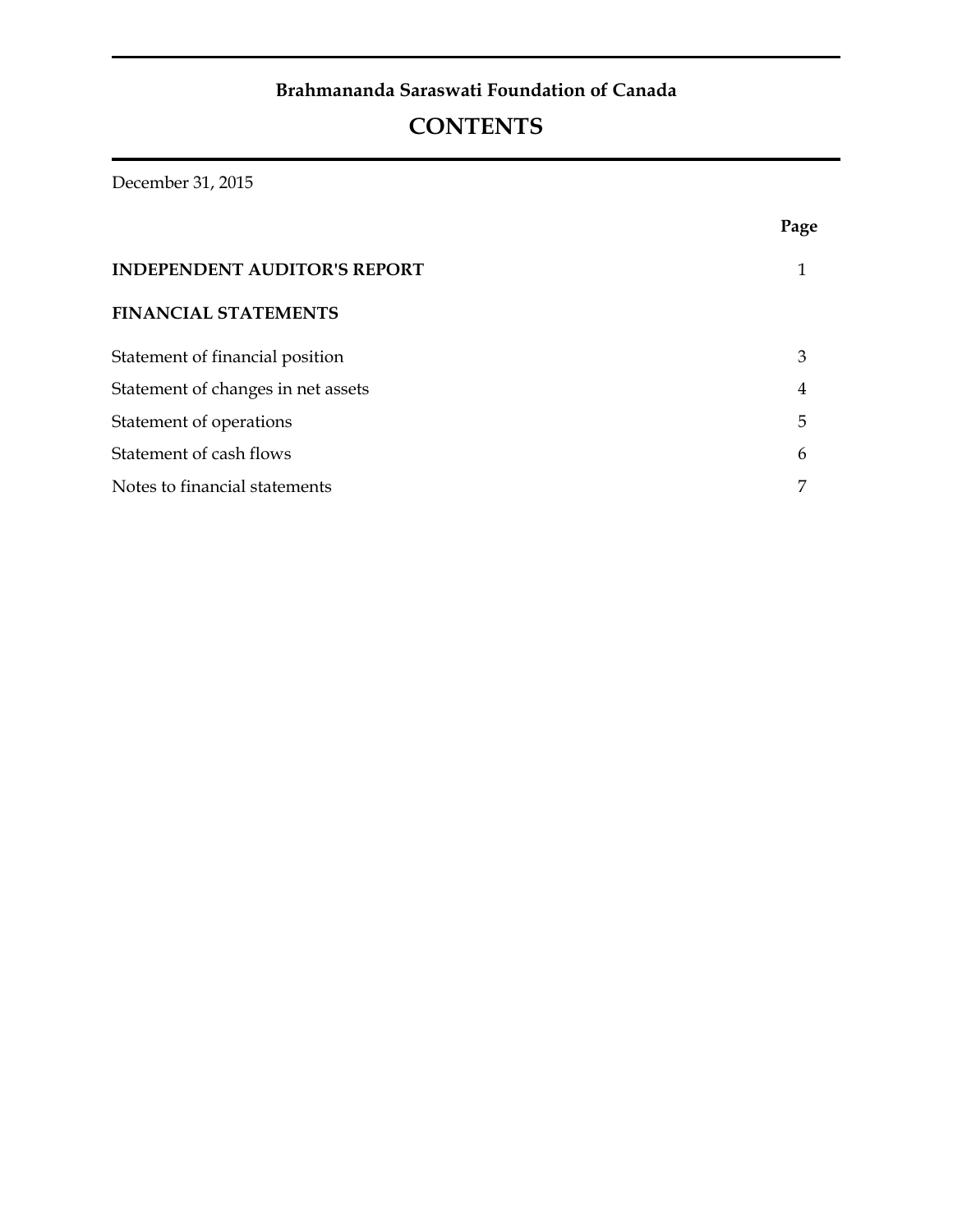

Brian J. Quinlan, CPA, CA Ann M. Donohue, CPA, CA Ryan Knight, CPA, CA

## **INDEPENDENT AUDITOR'S REPORT**

To the members of **Brahmananda Saraswati Foundation of Canada**:

We have audited the accompanying financial statements of **Brahmananda Saraswati Foundation of Canada**, which comprise the statement of financial position as at December 31, 2015 and the statements of changes in net assets, operations and cash flows for the year then ended and a summary of significant accounting policies and other explanatory information.

#### *Management's Responsibility for the Financial Statements*

Management is responsible for the preparation of these financial statements in accordance with Canadian accounting standards for not-for-profit organizations, and for such internal control as management determines is necessary to enable the preparation of financial statements that are free from material misstatement, whether due to fraud or error.

#### *Auditor's Responsibility*

Our responsibility is to express an opinion on these financial statements based on our audit. We conducted our audit in accordance with Canadian generally accepted auditing standards. Those standards require that we comply with ethical requirements and plan and perform the audit to obtain reasonable assurance about whether the financial statements are free from material misstatement.

An audit involves performing procedures to obtain audit evidence about the amounts and disclosures in the financial statements. The procedures selected depend on the auditor's judgement, including the assessment of the risks of material misstatement of the financial statements, whether due to fraud or error. In making those risk assessments, the auditor considers internal control relevant to the entity's preparation and fair presentation of the financial statements in order to design audit procedures that are appropriate in the circumstances, but not for the purpose of expressing an opinion on the effectiveness of the entity's internal control. An audit also includes evaluating the appropriateness of accounting policies used and the reasonableness of accounting estimates made by management, as well as evaluating the overall presentation of the financial statements.

*......continued*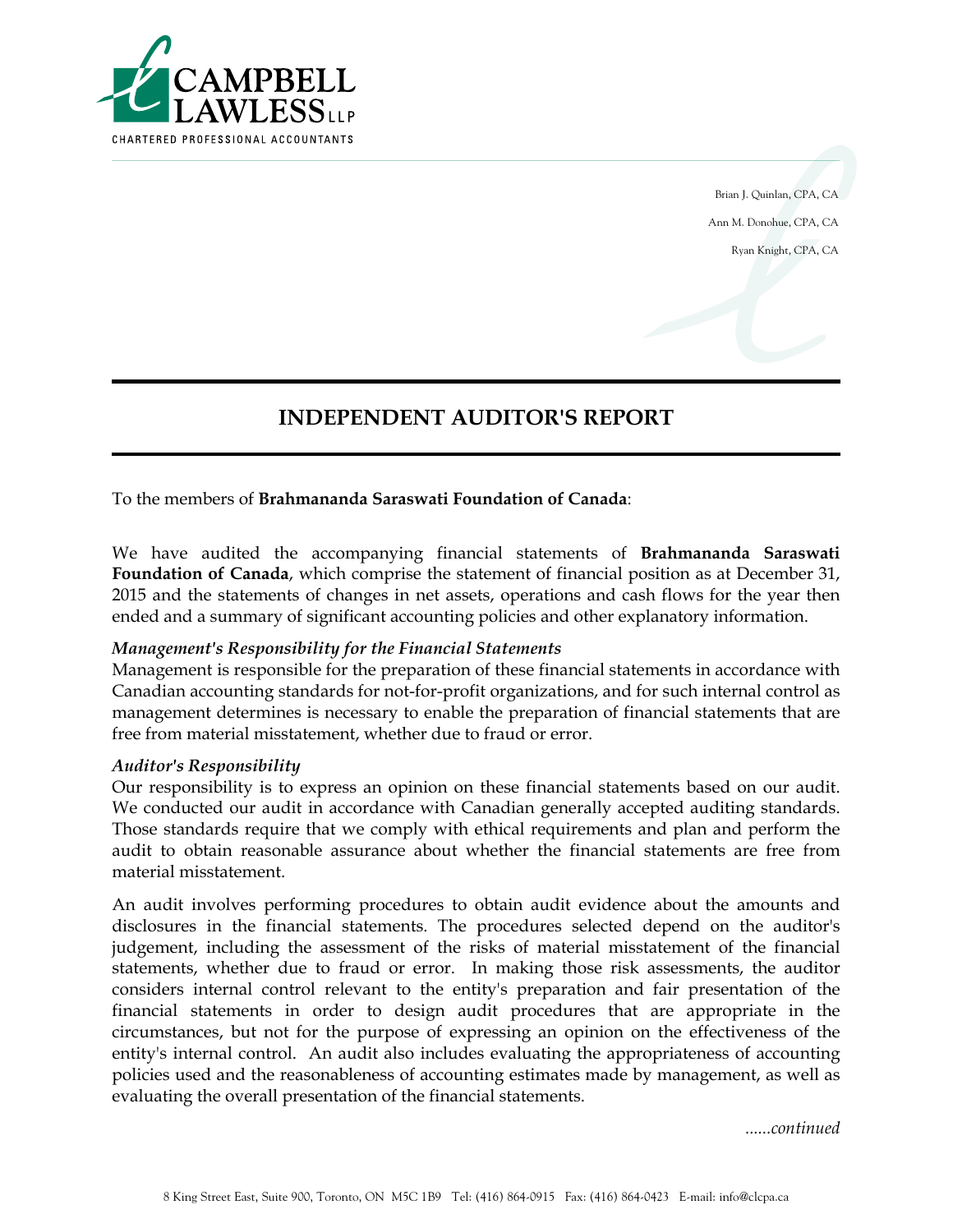### **INDEPENDENT AUDITOR'S REPORT (continued)**

We believe that the audit evidence we have obtained is sufficient and appropriate to provide a basis for our audit opinion.

#### *Basis for Qualified Opinion*

In common with many charitable organizations, the Foundation derives revenue from donations, the completeness of which is not susceptible to satisfactory audit verification. Accordingly, our verification of these revenues was limited to the amounts recorded in the records of the Foundation and we were not able to determine whether any adjustments might be necessary to donation revenue, excess (deficiency) of revenue over expenses, assets and net assets.

#### *Qualified Opinion*

In our opinion, except for the possible effects of the matter described in the Basis for Qualified Opinion paragraph, if any, the financial statements present fairly, in all material respects, the financial position of **Brahmananda Saraswati Foundation of Canada** as at December 31, 2015 and its financial performance and its cash flows for the year then ended in accordance with Canadian accounting standards for not-for-profit organizations.

Campbell Lawless LLP

Toronto, Ontario Chartered Professional Accountants July 20, 2016 Licensed Public Accountants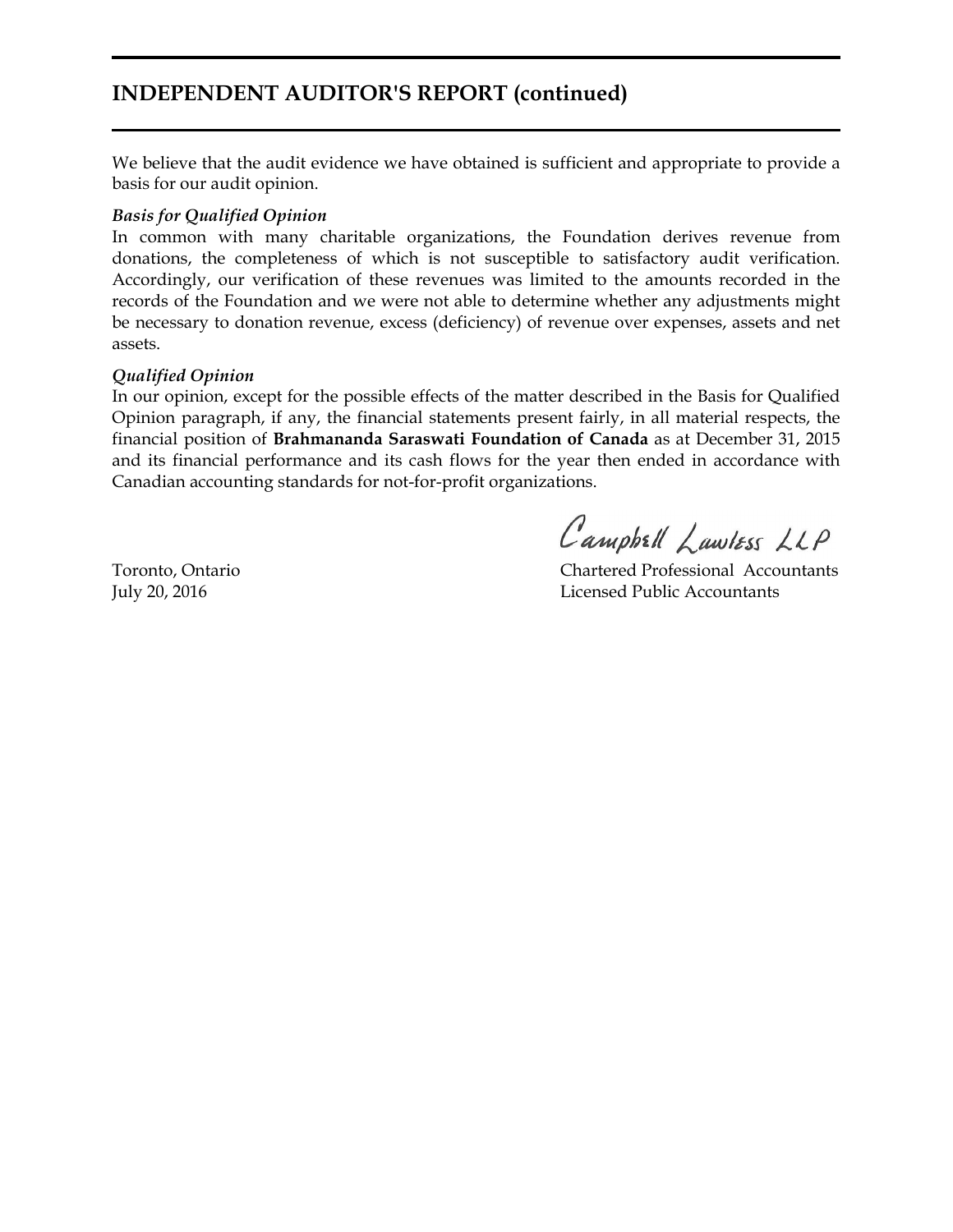# **Brahmananda Saraswati Foundation of Canada STATEMENT OF FINANCIAL POSITION**

| December 31                                                                                                  | 2015<br>\$                | 2014<br>\$                |
|--------------------------------------------------------------------------------------------------------------|---------------------------|---------------------------|
|                                                                                                              |                           |                           |
| <b>ASSETS</b>                                                                                                |                           |                           |
| Current                                                                                                      |                           |                           |
| Cash                                                                                                         | 240,469                   | 65,827                    |
|                                                                                                              | 240,469                   | 65,827                    |
| <b>LIABILITIES</b><br>Current<br>Accounts payable and accrued liabilities<br>Due to related parties [note 3] | 25,943<br>9,000<br>34,943 | 12,204<br>9,000<br>21,204 |
| <b>NET ASSETS</b><br>Unrestricted                                                                            | 205,526                   | 44,623                    |
|                                                                                                              | 240,469                   | 65,827                    |

*see accompanying notes*

On behalf of the Board:

Director Director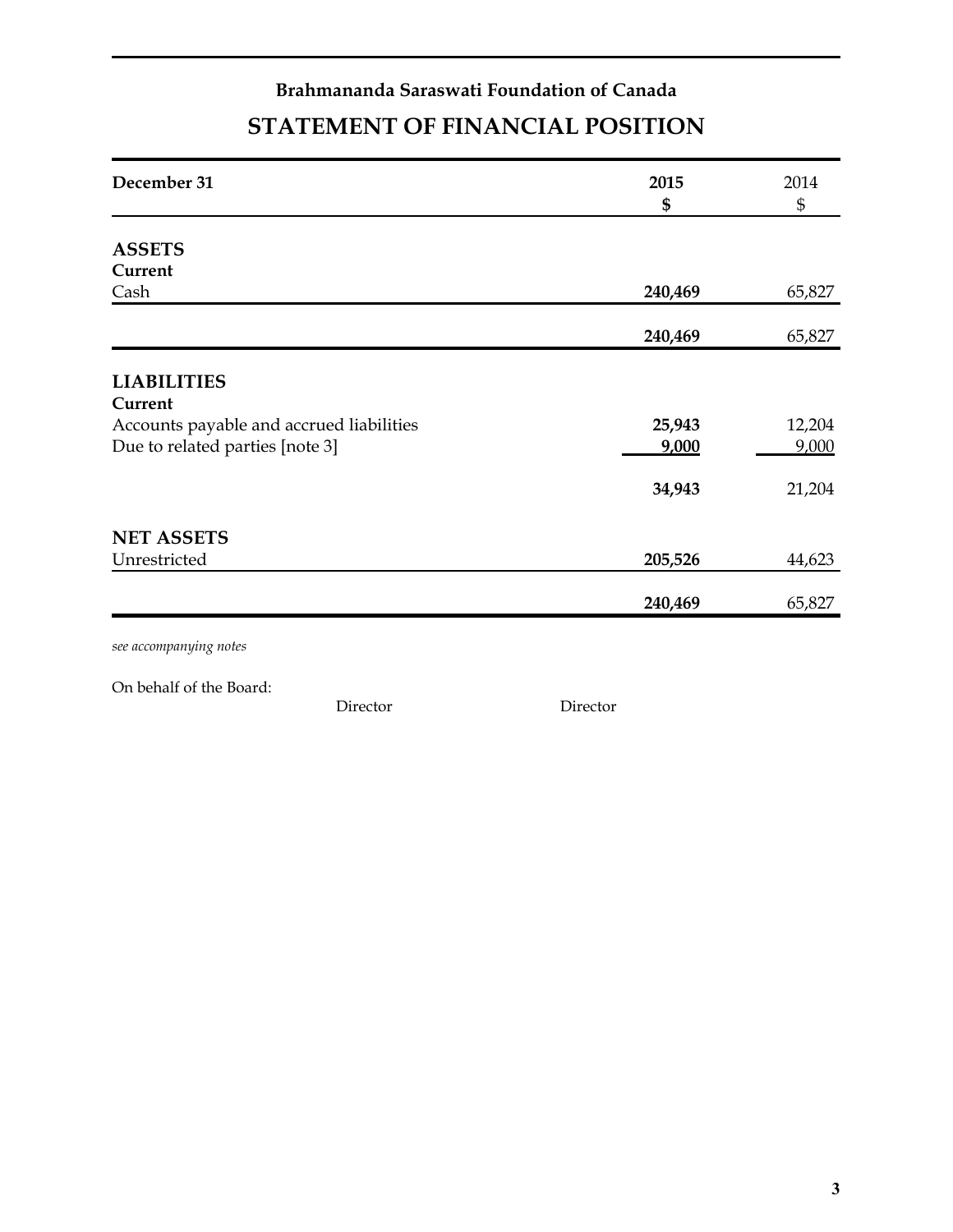# **Brahmananda Saraswati Foundation of Canada STATEMENT OF CHANGES IN NET ASSETS**

| Year ended December 31                                                                          | 2015              | 2014<br>\$      |
|-------------------------------------------------------------------------------------------------|-------------------|-----------------|
| <b>Balance</b> , beginning of year<br>Excess (deficiency) of revenue over expenses for the year | 44,623<br>160,903 | 44,930<br>(307) |
| <b>Balance</b> , end of year                                                                    | 205,526           | 44,623          |

*see accompanying notes*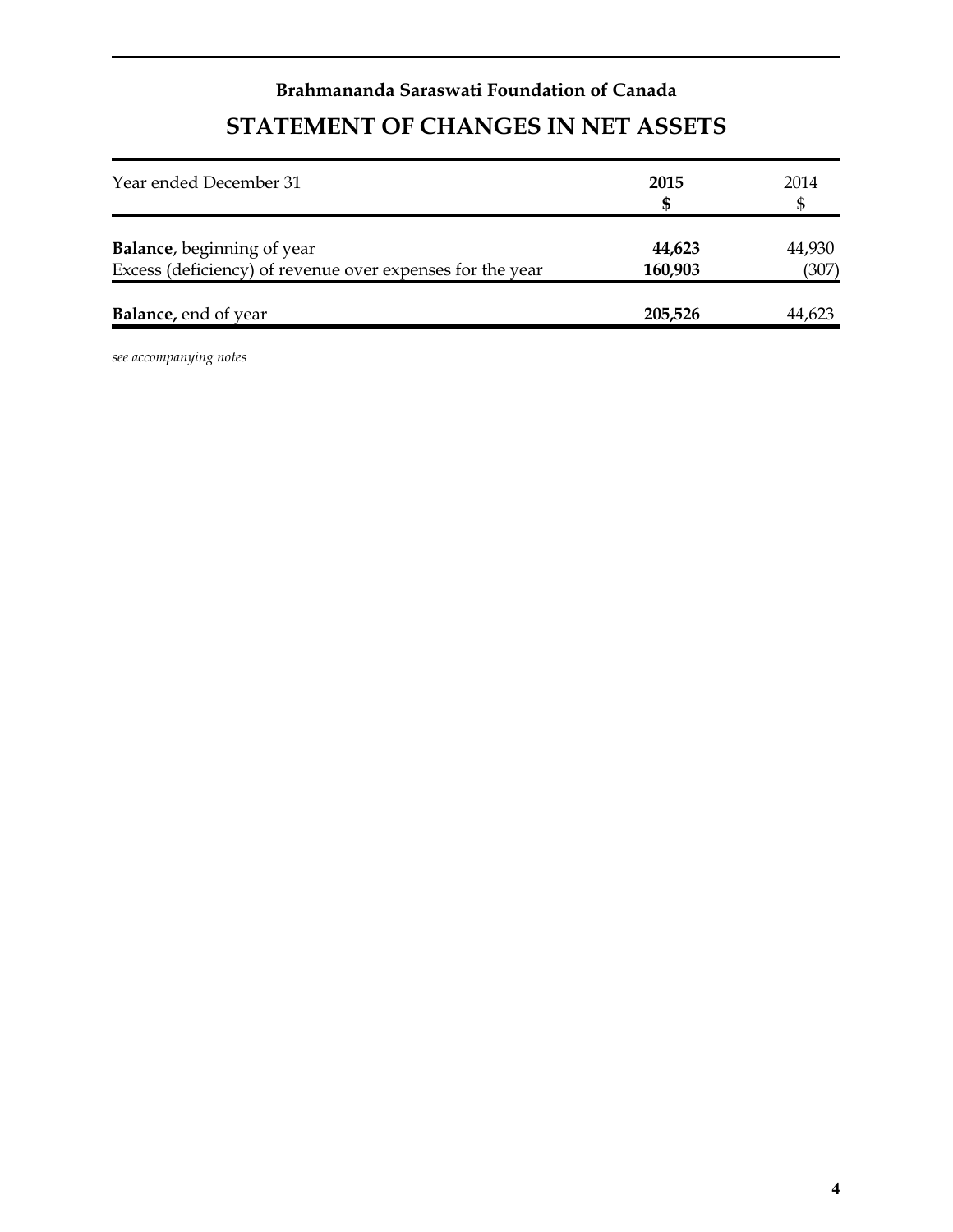# **Brahmananda Saraswati Foundation of Canada STATEMENT OF OPERATIONS**

| Year ended December 31                                    | 2015<br>\$ | 2014<br>\$     |
|-----------------------------------------------------------|------------|----------------|
|                                                           |            |                |
| Revenue                                                   |            |                |
| Donations                                                 | 552,827    | <u>744,232</u> |
| <b>Expenses</b>                                           |            |                |
| Charity activities expenditures                           | 307,000    | 696,197        |
| Fundraising                                               | 48,513     | 24,720         |
| Professional fees                                         | 13,975     | 11,793         |
| Bank and credit card fees                                 | 10,546     | 8,601          |
| Office                                                    | 5,529      | 2,533          |
| Indo-Canadian outreach event                              | 5,062      |                |
| Insurance                                                 | 695        | 695            |
| Travel                                                    | 604        |                |
|                                                           | 391,924    | 744,539        |
| Excess (deficiency) of revenue over expenses for the year | 160,903    | (307)          |

*see accompanying notes*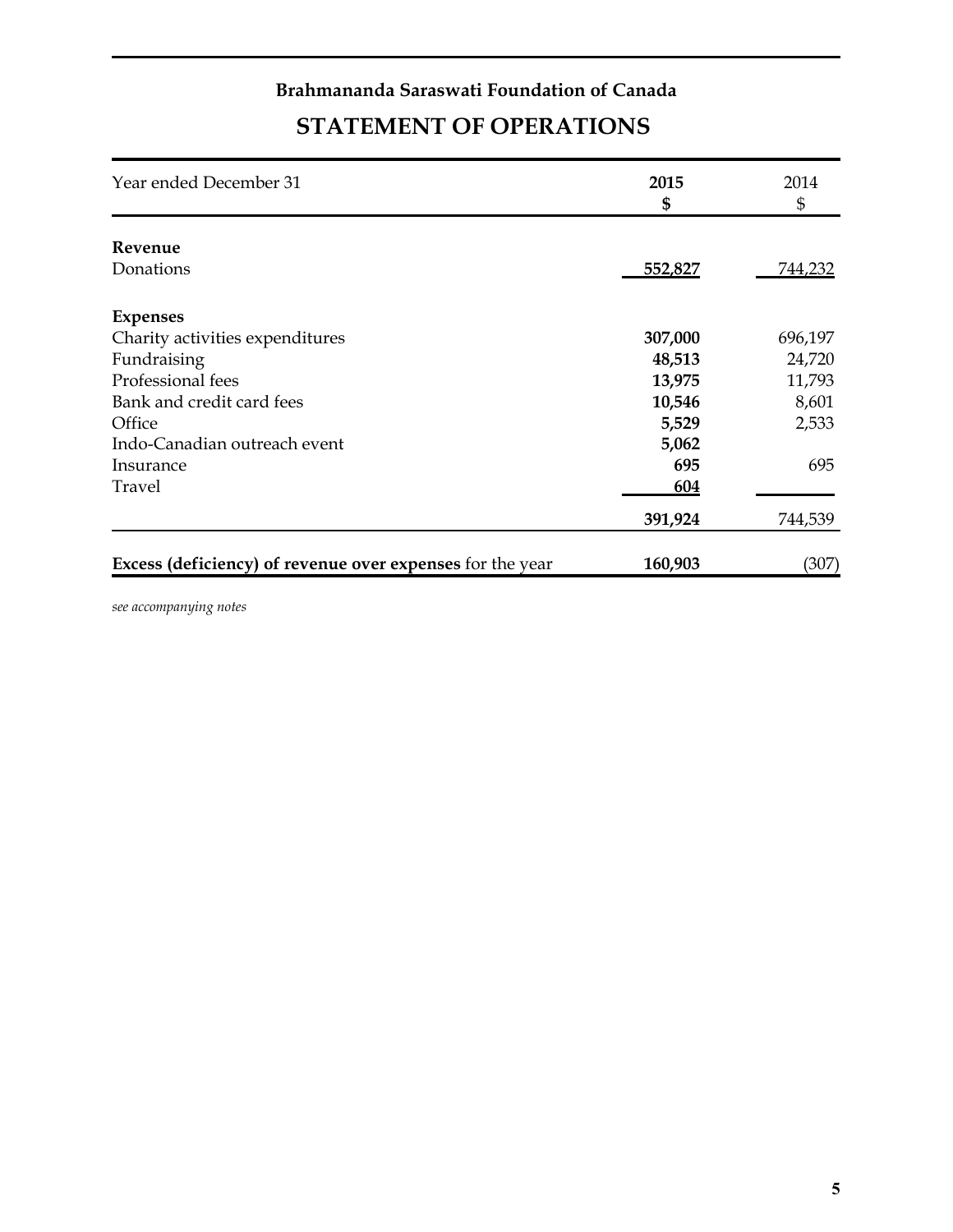## **Brahmananda Saraswati Foundation of Canada**

# **STATEMENT OF CASH FLOWS**

| Year ended December 31                                          | 2015<br>\$ | 2014<br>\$ |
|-----------------------------------------------------------------|------------|------------|
| <b>CASH FROM OPERATING ACTIVITIES</b>                           |            |            |
| Excess (deficiency) of revenue over expenses for the year       | 160,903    | (307)      |
| Changes in non-cash working capital items:                      |            |            |
| Increase (decrease) in accounts payable and accrued liabilities | 13,739     | 5,704      |
| Change in cash during the year                                  | 174,642    | 5,397      |
| Cash, beginning of year                                         | 65,827     | 60,430     |
| Cash, end of year                                               | 240,469    | 65,827     |

*see accompanying notes*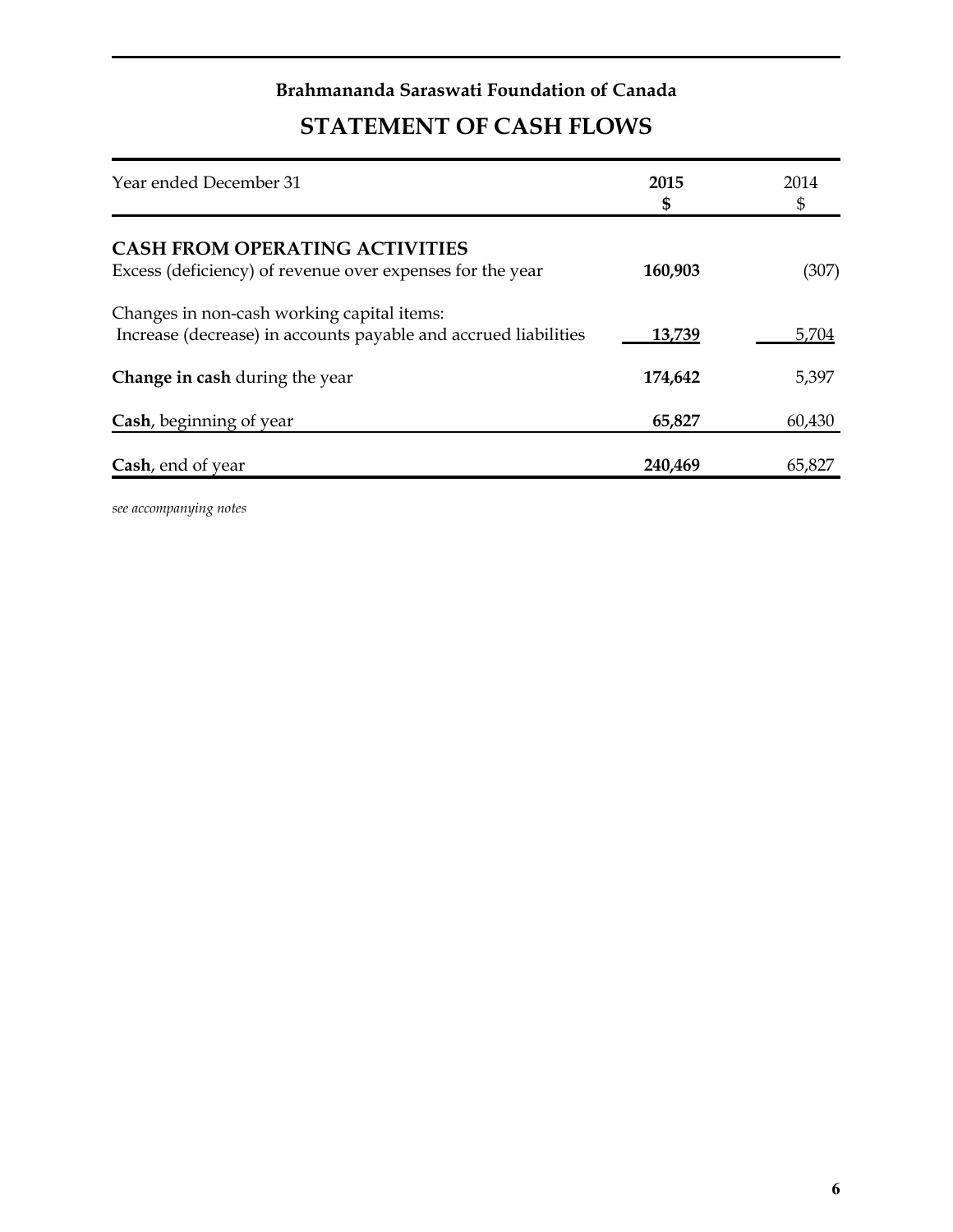# **Brahmananda Saraswati Foundation of Canada NOTES TO FINANCIAL STATEMENTS**

December 31, 2015

### **1. PURPOSE OF THE ORGANIZATION**

Brahmananda Saraswati Foundation of Canada (the "Foundation") operates to teach the Vedas and Vedic Science, teach the Sanskrit language and literature and teach Vedic culture including art, architecture, literature, music and performances.

The Foundation was incorporated on June 14, 2010 as a corporation without share capital under the Canada Corporations Act. Effective June 22, 2014, the Foundation continued under the Canada Not-for-profit Corporations Act.

The Foundation is a registered charity under the Income Tax Act (Canada) and is therefore exempt from income taxes.

### **2. SIGNIFICANT ACCOUNTING POLICIES**

These financial statements have been prepared by management in accordance with Canadian accounting standards for not-for-profit organizations.

#### **Revenue recognition**

The Foundation follows the deferral method of accounting for contributions. Unrestricted contributions are recognized as revenue when received or receivable if the amount to be received can be reasonably estimated and collection is reasonably assured. Restricted contributions are recognized as revenue in the year in which the related expenses are incurred.

#### **Contributed services**

Fulfilling the mandate of the Foundation is dependent on the voluntary donation of services of many members and others. As these services would not otherwise be purchased by the Foundation and because of the difficulty in determining their value, contributed services are not recorded in these financial statements.

#### **Financial instruments**

The Foundation initially measures its financial assets and liabilities at fair value, except for certain non-arm's length transactions. The Foundation subsequently measures all its financial assets and liabilities at amortized cost.

Financial assets and liabilities measured at amortized cost include cash, accounts payable and accrued liabilities and amounts due to related parties.

The Foundation has no financial assets or liabilities measured at fair value.